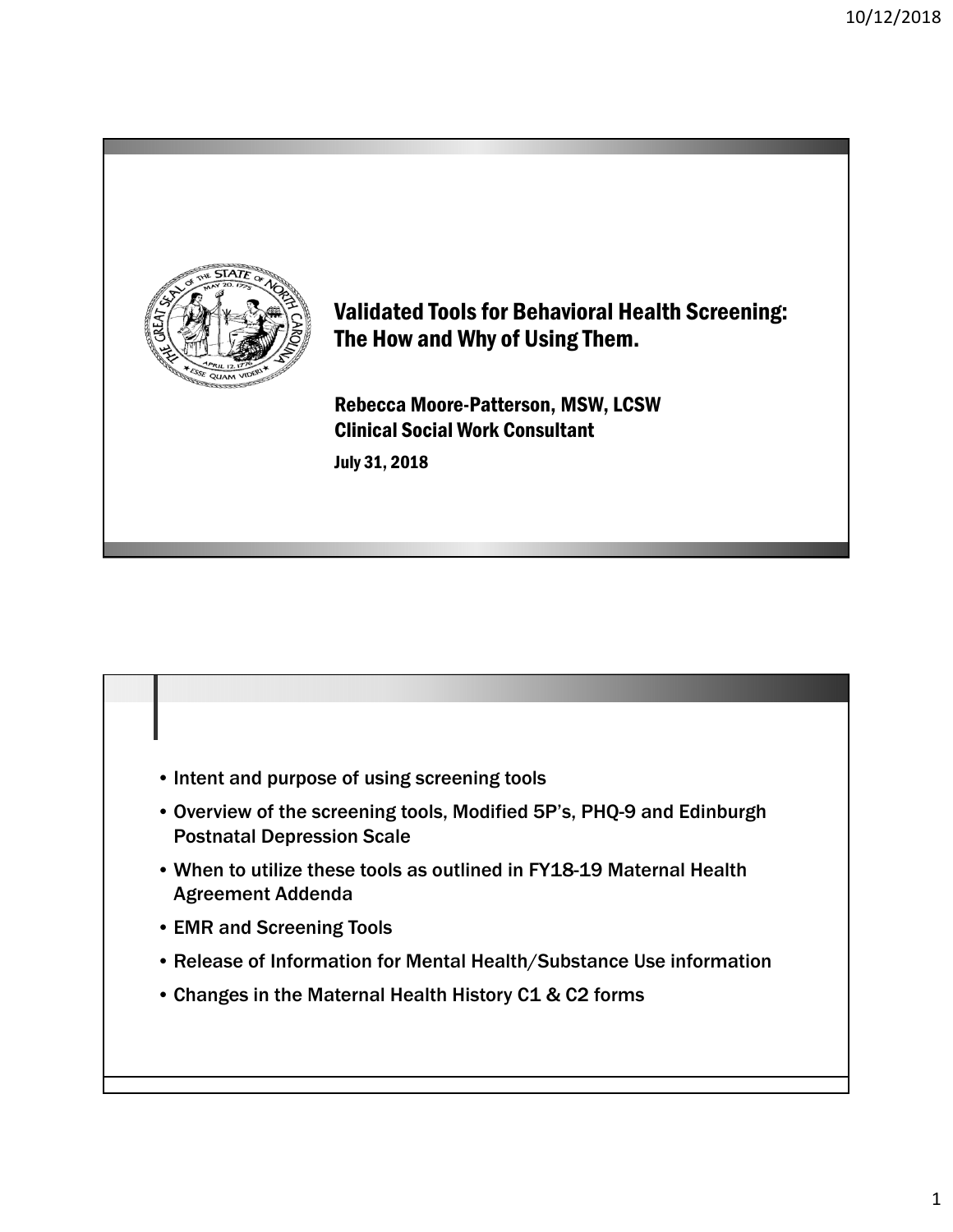- Routine screening should rely on validated screening tools. These tools have been well studied and demonstrated a high sensitivity for detecting substance use and misuse. *Guidelines for Perinatal Care, 8th Edition, American Academy of Pediatrics and American College of Obstetricians and Gynecologists. Pg 137. 2017*
- The American College of Obstetricians and Gynecologists recommends that clinicians screen patients at least once during the perinatal period for depression and anxiety symptoms using a standardized, validated tool. *ACOG Committee Opinion, No. 630, May 2015.*

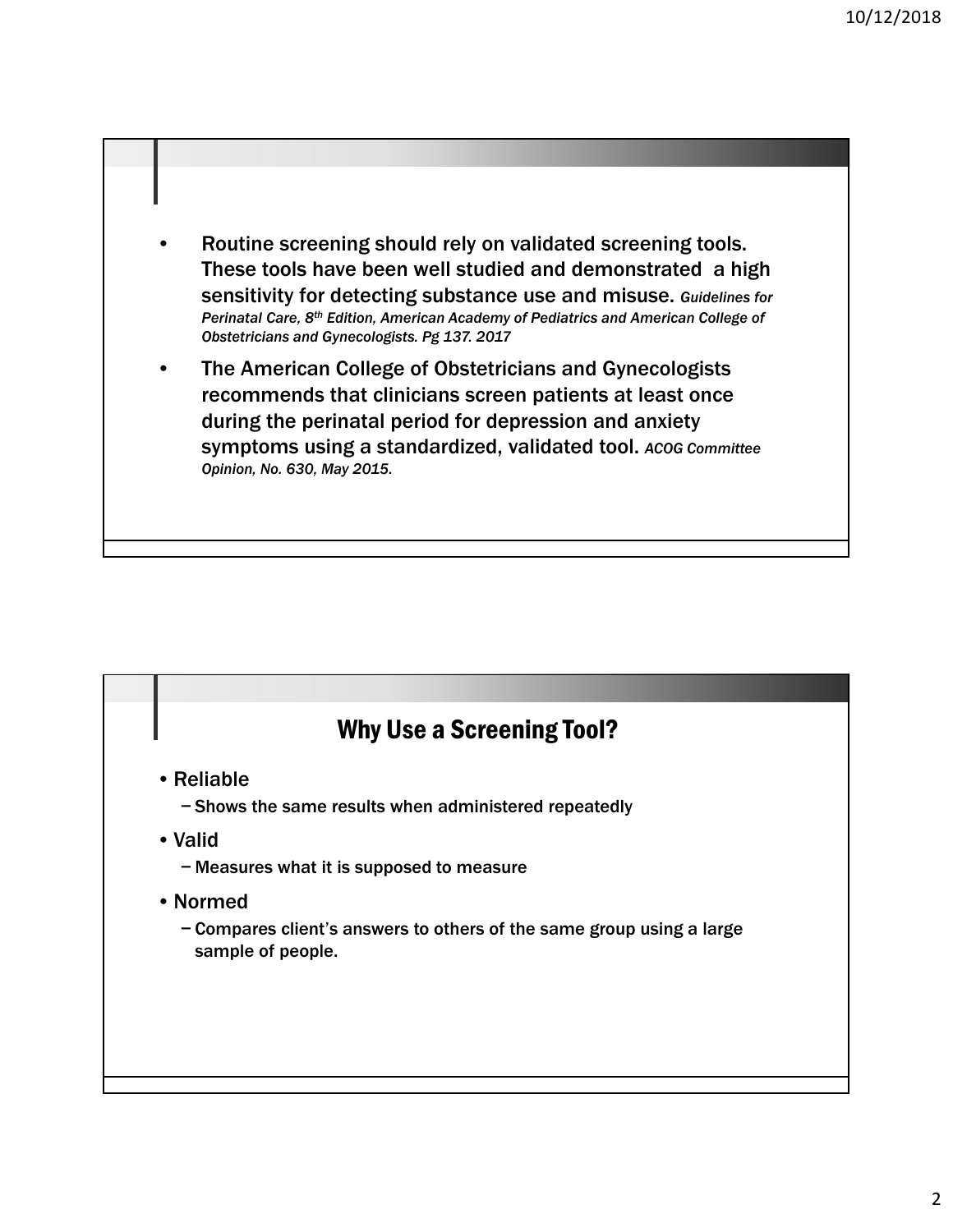

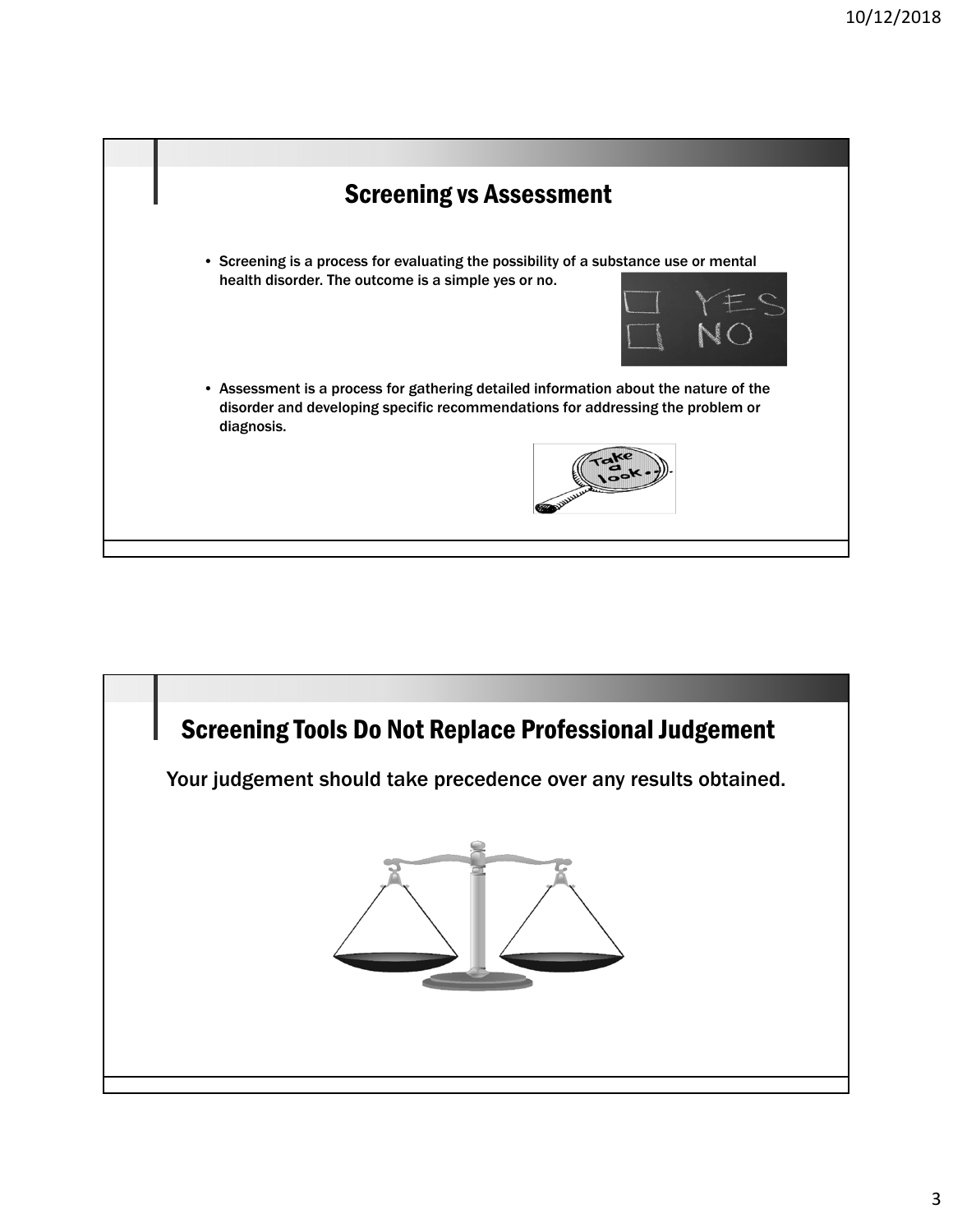#### Modified 5P's

- Brief
- Easily administered
- Screens for alcohol and drugs
- Screens for family of origin, peers and partner for alcohol and drugs

#### Maternal Health and High Risk Maternity Agreement Addenda FY 18-19 • Local Health Departments are expected to have a policy/procedure in place regarding utilization of the Modified 5P's screening tool for prenatal & postpartum patients. Division of Public Health Agreement Addenda FY 18-19 • Modified 5P's are referenced in the Agreement Addenda in the following categories: • C. Policies/Procedures • C 7 (HRMC) • C 11 (Maternal Health) • D. Prenatal and Postpartum Services • D 5 (HRMC) • D 11 e (HRMC- Postpartum) • D 4 (Maternal Health) • D 9, e (Maternal Health Postpartum) • Psychosocial Services • H 2 (HRMC & Maternal Health)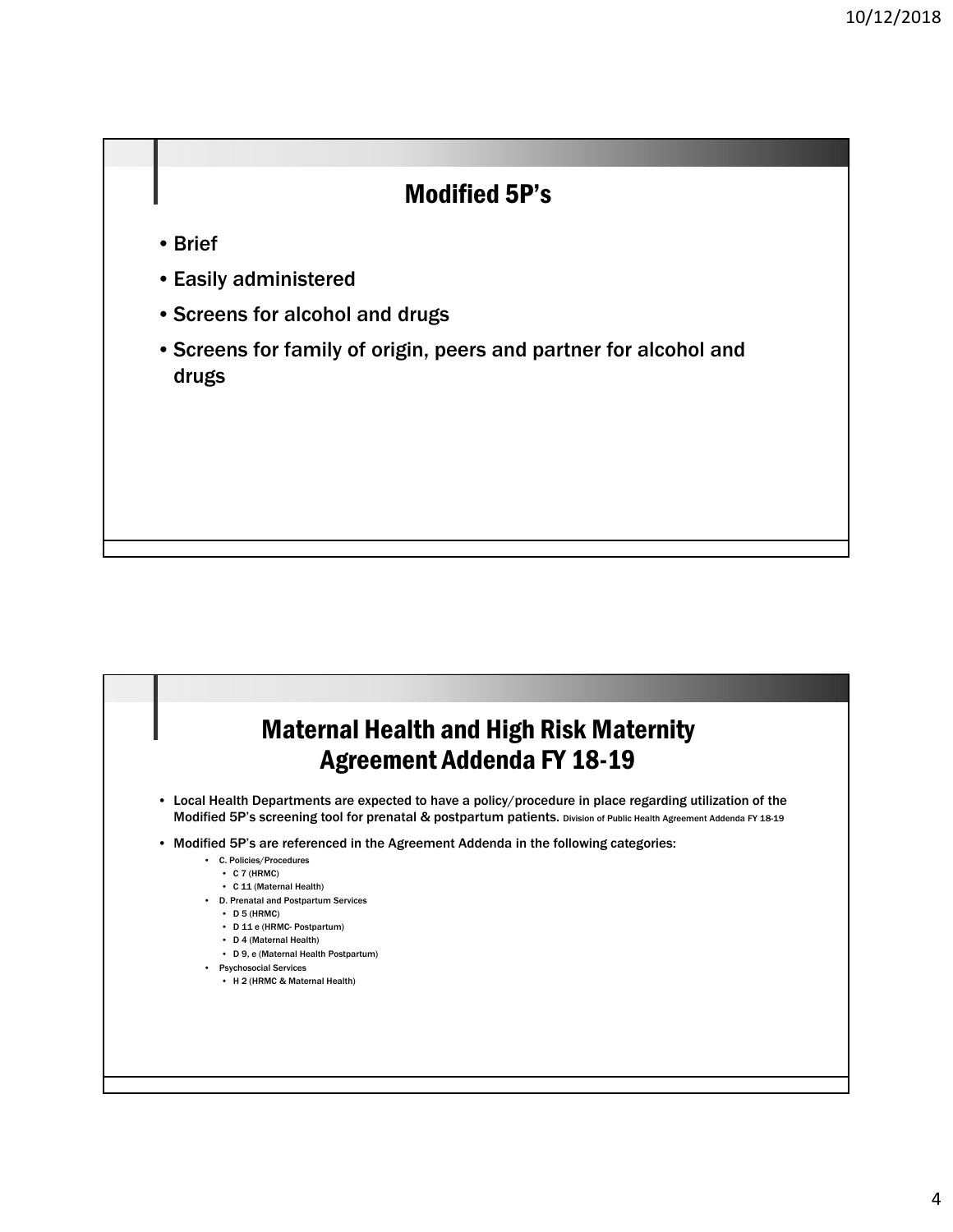| 8.     |                   |                 | Did any of your parents have a problem with alcohol or other drug use?   |                                                                                                         | $\Box$ Yes $\Box$ No                                                                                                                               |
|--------|-------------------|-----------------|--------------------------------------------------------------------------|---------------------------------------------------------------------------------------------------------|----------------------------------------------------------------------------------------------------------------------------------------------------|
|        |                   |                 | 9. Do any of your friends have a problem with alcohol or other drug use? |                                                                                                         | $\Box$ Yes $\Box$ No                                                                                                                               |
|        |                   |                 | 10. Does your partner have a problem with alcohol or other drug use?     |                                                                                                         | $\Box$ Yes $\Box$ No                                                                                                                               |
|        |                   |                 |                                                                          |                                                                                                         | 11. In the past, have you had difficulties in your life due to alcohol or other drugs, including prescription medications?<br>$\Box$ Yes $\Box$ No |
| drugs? | $\Box$ Not at all | $\Box$ Rarely   | <b>Sometimes</b>                                                         | <b>OF</b> requently                                                                                     | 12. Before you knew you were pregnant, how often did you drink any alcohol, including beer or wine, or use other                                   |
|        |                   |                 |                                                                          | 13. In the past month, how often did you drink any alcohol, including beer or wine, or use other drugs? |                                                                                                                                                    |
|        | $\Box$ Not at all | <b>O</b> Rarely | <b>O</b> Sometimes                                                       | <b>O</b> Frequently                                                                                     |                                                                                                                                                    |
|        |                   |                 |                                                                          |                                                                                                         | PMH Risk Screening Form v1.8 June 2017                                                                                                             |

| <b>Modified 5P's</b>                                                                                                                                                                                                                                                                                                                                                                                                                                                                                                                                                                                                                                                                                                                                                                                                                       |
|--------------------------------------------------------------------------------------------------------------------------------------------------------------------------------------------------------------------------------------------------------------------------------------------------------------------------------------------------------------------------------------------------------------------------------------------------------------------------------------------------------------------------------------------------------------------------------------------------------------------------------------------------------------------------------------------------------------------------------------------------------------------------------------------------------------------------------------------|
| Modified 5 P's                                                                                                                                                                                                                                                                                                                                                                                                                                                                                                                                                                                                                                                                                                                                                                                                                             |
| Responses are confidential.                                                                                                                                                                                                                                                                                                                                                                                                                                                                                                                                                                                                                                                                                                                                                                                                                |
| 1. Did any of your parents have a problem with alcohol or other drug use?<br>$\Box$ Yes<br>$\Box$ No<br>2. Do any of your friends have a problem with alcohol or other drug use?<br>$\Box$ Yes<br>$\Box$ No<br>3. Does your partner have a problem with alcohol or other drug use?<br>$\Box$ No<br>$\Box$ Yes<br>4. In the past, have you had difficulties in your life due to alcohol or other drugs, including<br>prescription medications?<br>$\Box$ Yes<br>$\Box$ No<br>5. Before you knew you were pregnant, how often did you drink any alcohol, including<br>beer or wine, or use other drugs?<br>□ Not at all □ Rarely □ Sometimes<br><b>a</b> Frequently<br>6. In the past month, how often did you drink any alcohol, including beer or wine, or use<br>other drugs?<br>□ Not at all □ Rarely □ Sometimes<br><b>G</b> Frequently |
| The Modified 5 P's is being used with endorsement from the institute for Health and Recovery.                                                                                                                                                                                                                                                                                                                                                                                                                                                                                                                                                                                                                                                                                                                                              |
|                                                                                                                                                                                                                                                                                                                                                                                                                                                                                                                                                                                                                                                                                                                                                                                                                                            |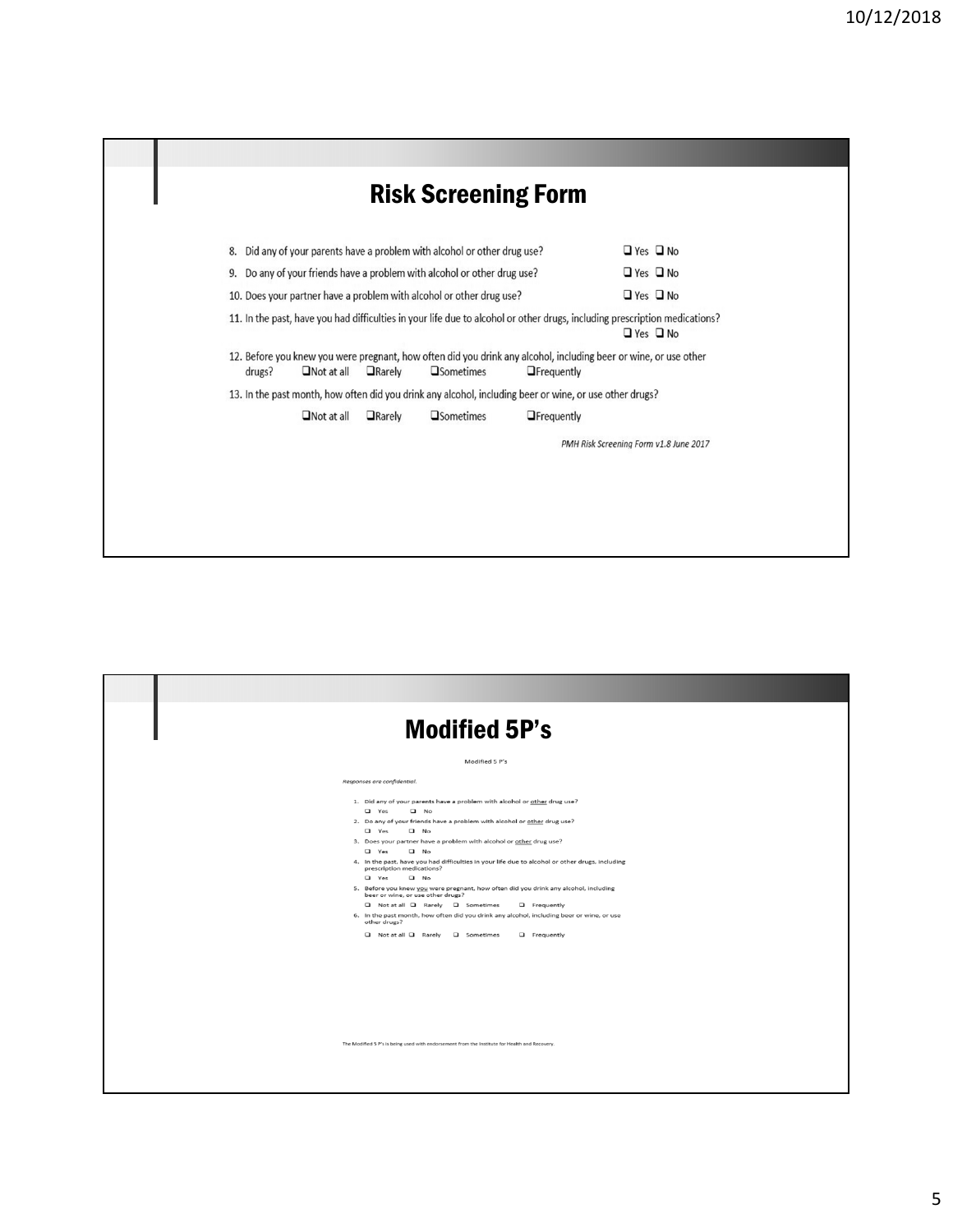

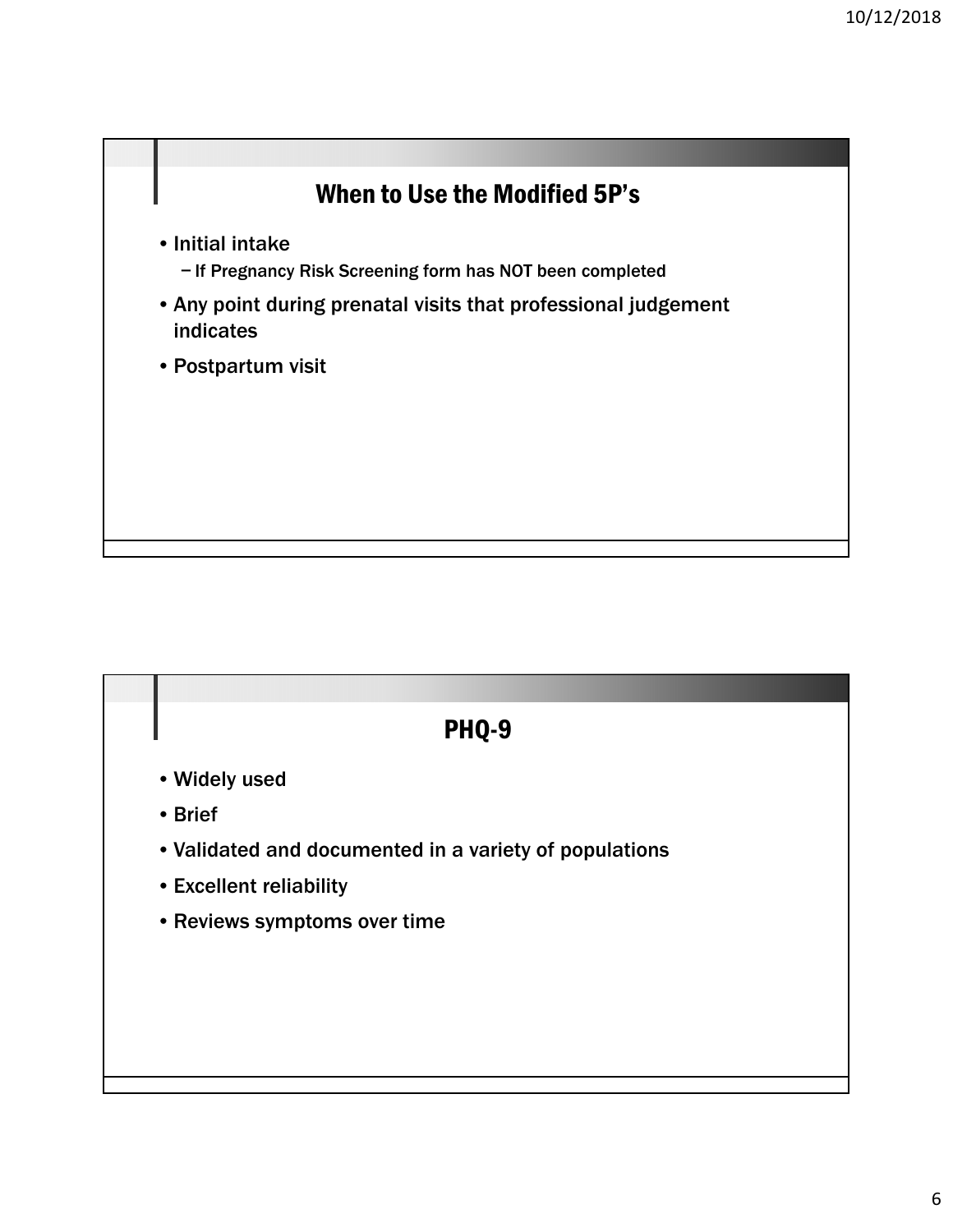

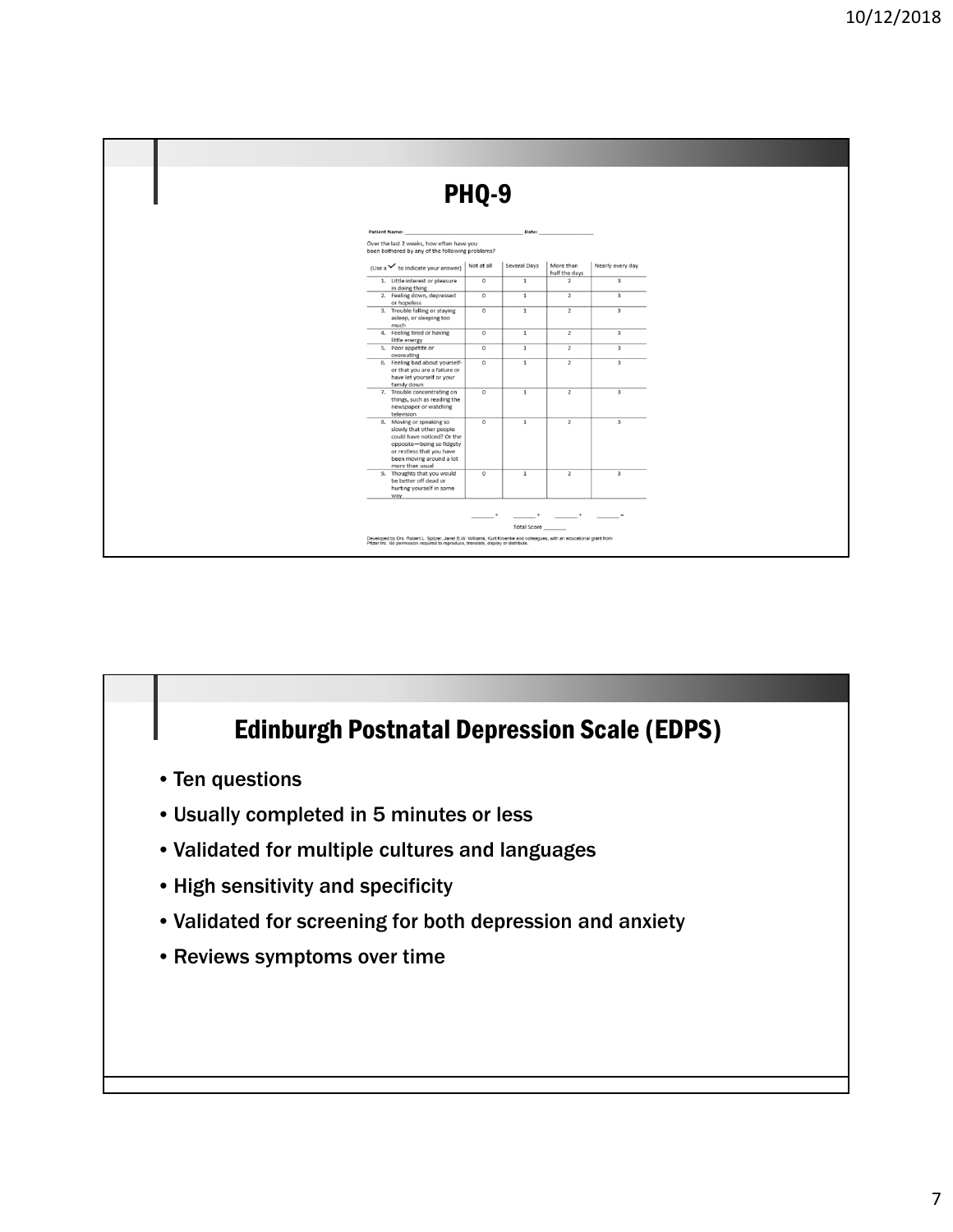

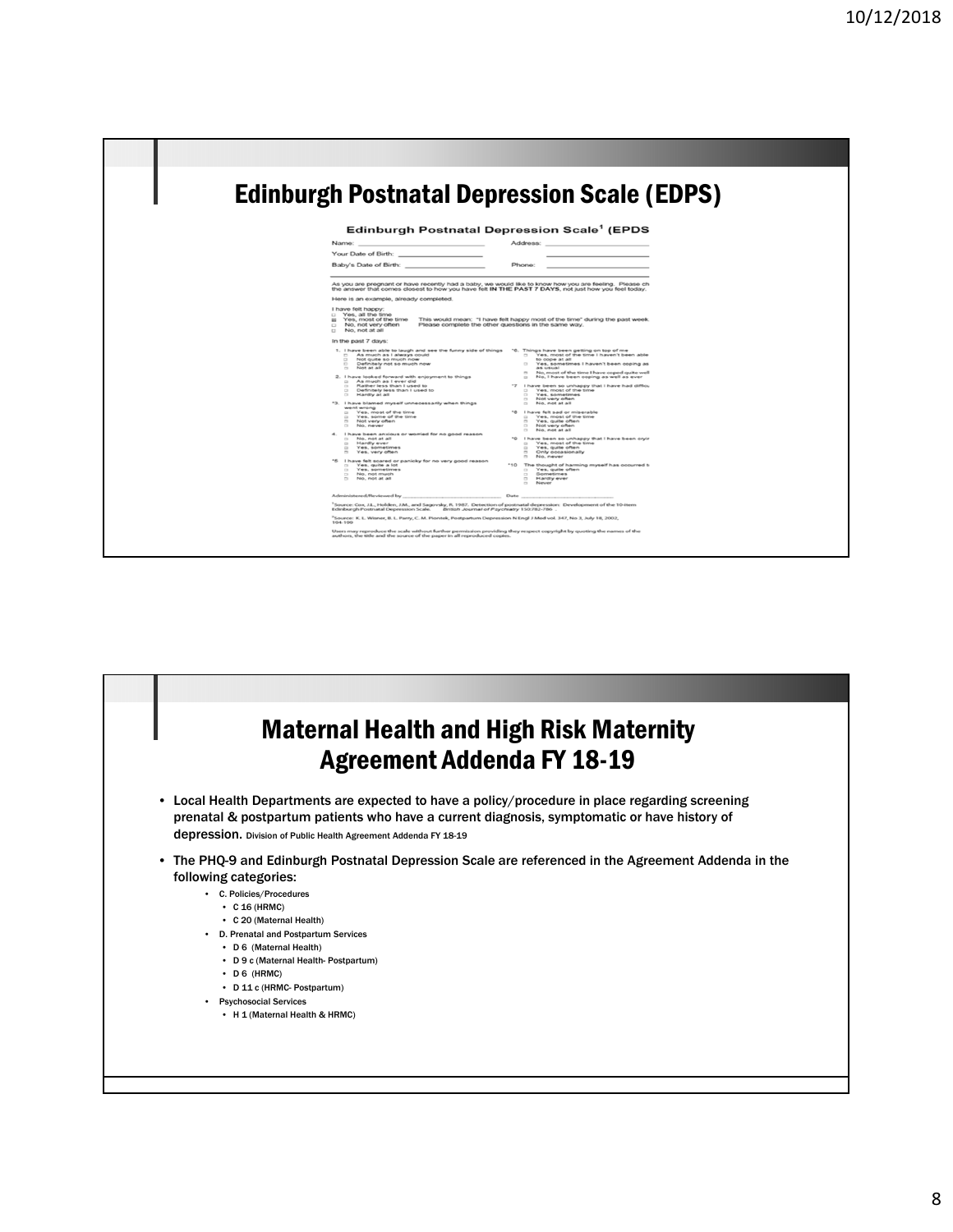## When to Use the PHQ-9 or EDPS

- Prenatal appointment
- At any point during prenatal visits that professional judgement indicates.
- A positive response is received on the Maternal Health History C 2 form questions, 1 or 2
- Postpartum appointment

## Screening Tools and EMR

The State Archive office and the Women's Health Branch joint consensus is:

• Screening tools can be incorporated into the EMR, however they must still be completed by the patient, not a healthcare professional. The patient may enter her answers on a device such as an iPad or any method that provides direct entry into the EMR.

When a hard copy is completed:

- Each patient will need to complete the form. Health Departments may not use a laminated copy & wipe off the answers after the patient completes the form, use other varieties of reusable forms or enter verbal answers for the patient unless the patient can not complete the form herself due to identified limitations.
- Health Departments should have a QA policy for these forms that requires an independent person (one who did not see the Patient) to review the record entry and verify it is correct. After that verification, the document can then be shredded. This practice will satisfy Risk Management concerns, ensure patients receive care/connection they need, and keep the data print of the EMR smaller.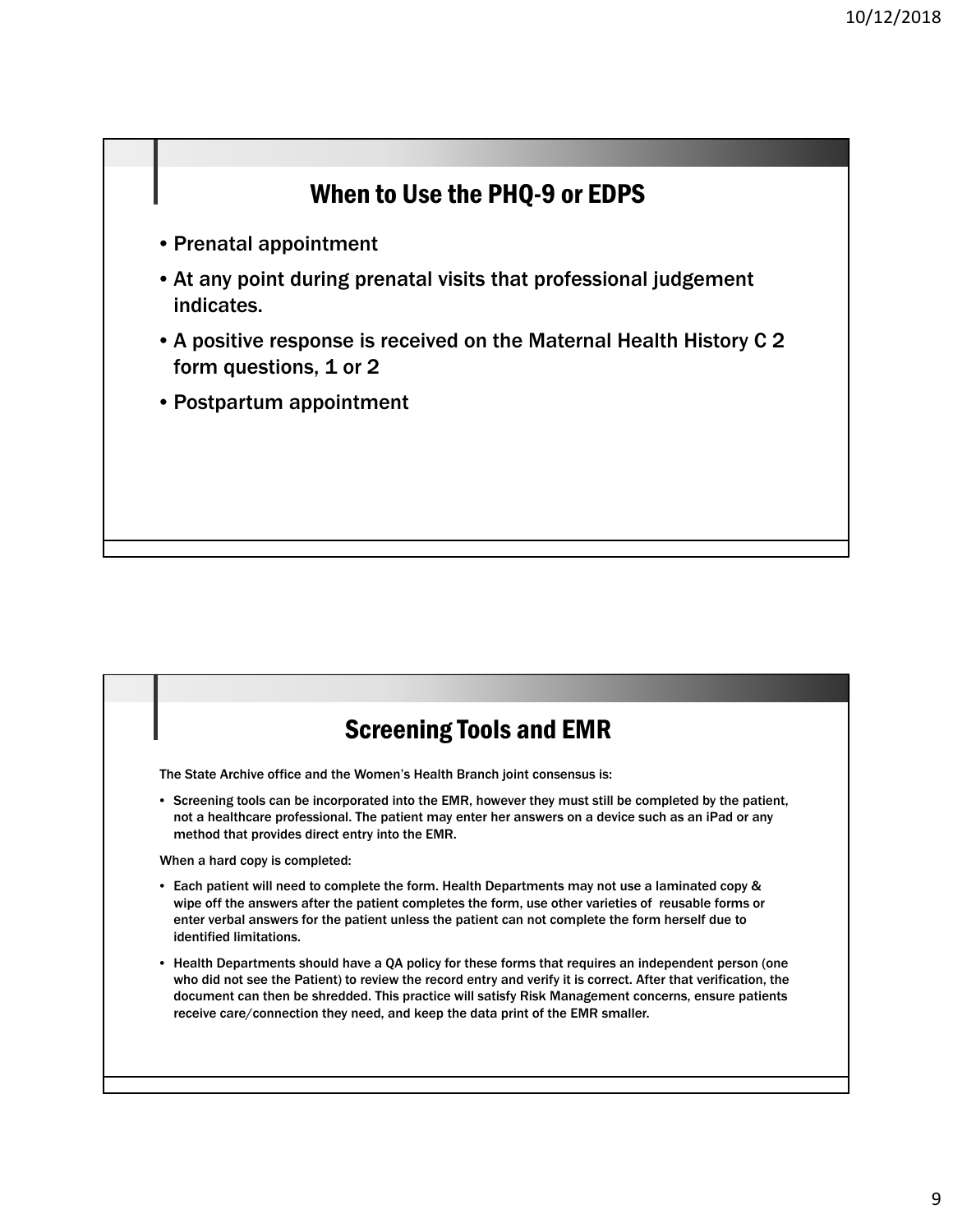### Release of Information

Recommend LHDs include the BOLD statement in their Authorization to Disclose Form, "I understand that the information released may include sensitive information related to behavior and/or mental health, drugs and alcohol (including records of a program that provides alcohol or drug abuse diagnosis, treatment, or referral, as defined by federal law at 42 C.F.R. Part 2), HIV/AIDS and other communicable diseases, and genetic testing."

or

| <b>Release of Information</b>                                                                                                                                                                                                                                                                                                                                                                                                                                                                                                                                                                                                                                                                                                                                                                                                                                                                                                                                                                                                                                                                                                                                                                                                                                                                                                                                                                                                                                                                                                                                                                                                                                                                                                                                                            |  |
|------------------------------------------------------------------------------------------------------------------------------------------------------------------------------------------------------------------------------------------------------------------------------------------------------------------------------------------------------------------------------------------------------------------------------------------------------------------------------------------------------------------------------------------------------------------------------------------------------------------------------------------------------------------------------------------------------------------------------------------------------------------------------------------------------------------------------------------------------------------------------------------------------------------------------------------------------------------------------------------------------------------------------------------------------------------------------------------------------------------------------------------------------------------------------------------------------------------------------------------------------------------------------------------------------------------------------------------------------------------------------------------------------------------------------------------------------------------------------------------------------------------------------------------------------------------------------------------------------------------------------------------------------------------------------------------------------------------------------------------------------------------------------------------|--|
|                                                                                                                                                                                                                                                                                                                                                                                                                                                                                                                                                                                                                                                                                                                                                                                                                                                                                                                                                                                                                                                                                                                                                                                                                                                                                                                                                                                                                                                                                                                                                                                                                                                                                                                                                                                          |  |
| AUTHORIZATION TO RELEASE MEDICAL INFORMATION<br>_authorize<br>_its<br>employees and agents to disclose and discuss the following Health Care information<br>Information to be included: (check appropriate boxes)<br>_ Discharge Summary _________ History & Physical _____ Emergency Department Records<br>_ Lab Reports<br>_ Urine Screening _ _ Progress/Office Notes<br>_ Immunization/Vaccination Records<br>$_$ Other: $_$<br>$\square$ I DO<br>□ I DO NOT Authorize release of information related to:<br>_ Psychiatric Care/Psychosocial assessment _ _ Mental Health Notes<br>$-$ AIDS/HIV<br>_ Alcohol Use<br>_ Substance Use<br>Dates of Service to be included: _______________through ________________________<br>Information to be released to: Name:<br>Information will be released by:<br>Mail to address above<br>_ Fax to Health Care Provider # listed above<br>_ Transfer electronically via EMR (electronic medical records)<br>__ Verbal release<br>_ Transfer electronically via email address above.<br><b>I UNDERSTAND THAT:</b><br>. I may revoke this Authorization at any time except to the extent that action has been taken in<br>reliance on it, and that in any event this consent expires automatically 360 days from the date<br>signed.<br>. The revocation will not apply to information that has already been released in response to<br>this Authorization.<br>. I must revoke this Authorization in writing.<br>. I can refuse to disclose all or part of the information in my treatment records.<br>. I can refuse to sign this Authorization.<br>. My treatment/care may not be conditioned upon my signing this Authorization.<br>Date: _________<br>Relationship to Patient: __ Parent __ Guardian __ Power of Attorney __ Other _________ |  |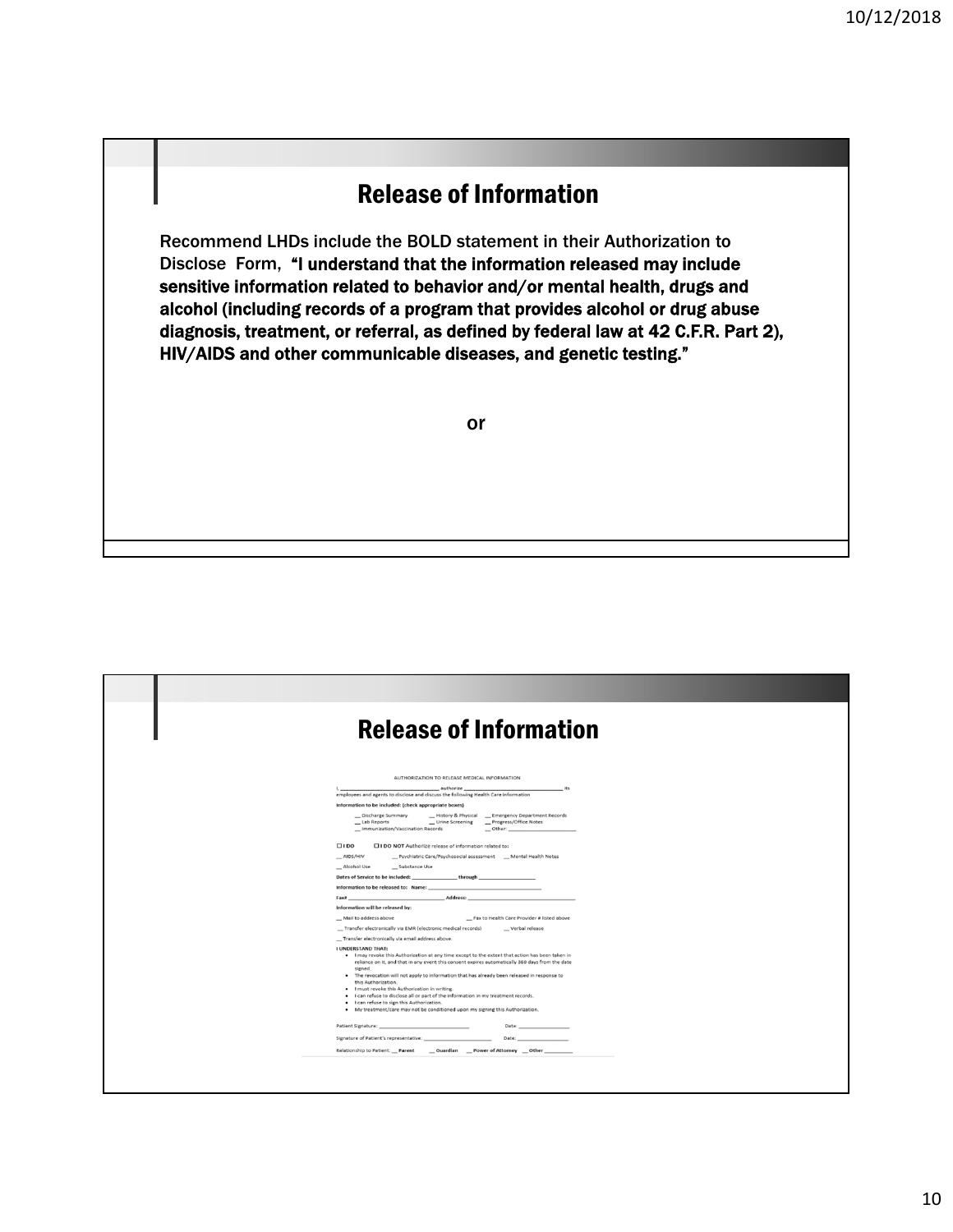| 2. Do you have a working stove and refrigerator? Running water and indoor plumbing?<br>3. Do you have any physical limitations or any problems hearing, reading, speaking? Do you have any learning disabilities?<br>4. Have you experienced any type of major life event in the last year; such as, death of someone close, loss of job, housing<br>□ Cigarettes □ E-Cigarettes/vaping □ Cigars/Cigarillos □ Chewing tobacco □ Snuff □ Hookah □ Snus □ Strips □ Sticks/Orbs | <b>QUESTION</b>                                                                                                                                                   | <b>YES</b> | <b>NO</b> |  |
|------------------------------------------------------------------------------------------------------------------------------------------------------------------------------------------------------------------------------------------------------------------------------------------------------------------------------------------------------------------------------------------------------------------------------------------------------------------------------|-------------------------------------------------------------------------------------------------------------------------------------------------------------------|------------|-----------|--|
|                                                                                                                                                                                                                                                                                                                                                                                                                                                                              | 1. Are you currently living in a safe place?                                                                                                                      |            |           |  |
|                                                                                                                                                                                                                                                                                                                                                                                                                                                                              |                                                                                                                                                                   |            |           |  |
|                                                                                                                                                                                                                                                                                                                                                                                                                                                                              |                                                                                                                                                                   |            |           |  |
|                                                                                                                                                                                                                                                                                                                                                                                                                                                                              | worries, relationship issues, a major illness or a loved one in the military being deployed?                                                                      |            |           |  |
|                                                                                                                                                                                                                                                                                                                                                                                                                                                                              | 5. Are there any reasons that you think might keep you from coming to your appointments? Transportation, work schedule, lack of<br>child care, no family support? |            |           |  |
|                                                                                                                                                                                                                                                                                                                                                                                                                                                                              | 6. Complete PHQ-9.                                                                                                                                                |            |           |  |
|                                                                                                                                                                                                                                                                                                                                                                                                                                                                              | 7. Within the past year have you been threatened or hit, slapped, kicked, spit on or otherwise physically hurt by anyone?                                         |            |           |  |
|                                                                                                                                                                                                                                                                                                                                                                                                                                                                              | 8. Since you have been pregnant, have you been threatened or hit, slapped, kicked, spit on or otherwise physically<br>hurt by anyone?                             |            |           |  |
|                                                                                                                                                                                                                                                                                                                                                                                                                                                                              | 9. If you did feel unsafe, do you know where you can go or have a trusted person to call?                                                                         |            |           |  |
|                                                                                                                                                                                                                                                                                                                                                                                                                                                                              | 10. Within the last year, has anyone forced you into sexual acts which made you feel uncomfortable?                                                               |            |           |  |
|                                                                                                                                                                                                                                                                                                                                                                                                                                                                              | 11. Substance Use Screening: complete the Modified 5Ps form, if Pregnancy Risk Screening has not been completed.                                                  |            |           |  |
|                                                                                                                                                                                                                                                                                                                                                                                                                                                                              | 12. Do others smoke, use e-cigarettes or vape around you?                                                                                                         |            |           |  |
|                                                                                                                                                                                                                                                                                                                                                                                                                                                                              | 13. Which of the following products have you used in the past 30 days?<br>□ None □ Other                                                                          |            |           |  |
|                                                                                                                                                                                                                                                                                                                                                                                                                                                                              | 14. If you could pick the best timing for your pregnancy, would you like to be pregnant:                                                                          |            |           |  |
|                                                                                                                                                                                                                                                                                                                                                                                                                                                                              | $\Box$ At another time<br>□ Would not change it, my pregnancy was planned                                                                                         |            |           |  |
| □ Would not change it, even though it was not planned                                                                                                                                                                                                                                                                                                                                                                                                                        | $\Box$ Not at all                                                                                                                                                 |            |           |  |

|                                                                                                                                                                                                           |                                       |                                       |                              | <b>Changes in C2 Form</b>    |                      |
|-----------------------------------------------------------------------------------------------------------------------------------------------------------------------------------------------------------|---------------------------------------|---------------------------------------|------------------------------|------------------------------|----------------------|
| To be filled by staff during appropriate intervals, for example during 2 <sup>nd</sup> or 3 <sup>n</sup> trimester, postpartum or as needed.                                                              |                                       |                                       |                              |                              |                      |
|                                                                                                                                                                                                           |                                       |                                       | 2 <sup>na</sup><br>Trimester | 3 <sup>rd</sup><br>Trimester | Postpartum           |
| Depression                                                                                                                                                                                                |                                       |                                       | Date: $/ /$                  | Date: $/$ /                  | Date: $/ /$          |
| 1. Over the last two weeks have you had little<br>interest or pleasure in doing things.                                                                                                                   |                                       |                                       | □ No □ Yes                   | $\Box$ No $\Box$ Yes         |                      |
| 2. Over the last two weeks have you felt down.<br>depressed or hopeless?                                                                                                                                  |                                       |                                       | $\Box$ No $\Box$ Yes         | $\Box$ No $\Box$ Yes         |                      |
| 3. At any time in the past two weeks have you had<br>thoughts that you would be better off dead or of hurting yourself or<br>someone else in some way for at least several days in the last two<br>weeks? |                                       |                                       | □ No □ Yes                   | $\Box$ No $\Box$ Yes         |                      |
| 3. If yes to Questions 1, 2, or 3 then completion of the PHQ-9 is<br>required.                                                                                                                            |                                       |                                       | Score_                       | Score ____                   |                      |
| 4. Full EPDS or PHQ-9 Completed                                                                                                                                                                           |                                       |                                       |                              |                              | Score ___            |
| <b>Interpersonal Violence</b>                                                                                                                                                                             |                                       |                                       |                              |                              |                      |
| 6. Since we last asked you have you been threatened.<br>hit, slapped, kicked, or spit on?                                                                                                                 |                                       |                                       | □ No □ Yes                   | $\Box$ No $\Box$ Yes         | $\Box$ No $\Box$ Yes |
| 7. Since we last asked you, have you beenforced<br>into sexual acts which made you feel uncomfortable?                                                                                                    |                                       |                                       | $\square$ No $\square$ Yes   | $\Box$ No $\Box$ Yes         | $\Box$ No $\Box$ Yes |
| 8. Do you feel your home is a safe place to bring your baby?                                                                                                                                              |                                       |                                       | $\Box$ No $\Box$ Yes         | $\Box$ No $\Box$ Yes         | $\Box$ No $\Box$ Yes |
| <b>Tobacco Use</b>                                                                                                                                                                                        |                                       |                                       |                              |                              |                      |
| 9. Since we last asked you have you used<br>any tobacco or nicotine products such as cigarettes,<br>cigars, chewing tobacco, snuff, e-cigarettes or vape<br>products?                                     | $\Box$ No $\Box$ Yes                  | $\Box$ No $\Box$ Yes                  | $\Box$ No $\Box$ Yes         |                              |                      |
| <b>Substance Use</b>                                                                                                                                                                                      |                                       |                                       |                              |                              |                      |
| 10. Since the last time we asked you, have you drank alcohol, used<br>any illegal drugs or taken any prescription medications not given to you                                                            |                                       |                                       | $\Box$ No $\Box$ Yes         | $\Box$ No $\Box$ Yes         | $\Box$ No $\Box$ Yes |
| by a doctor?                                                                                                                                                                                              |                                       |                                       |                              |                              | 5P's completed       |
| <b>RECORD RESULTS:</b>                                                                                                                                                                                    | <b>INITIAL</b><br>(see previous form) | <b>Additional</b><br><b>Screening</b> | $2^{\omega}$<br>Trimester    | 3 <sup>rd</sup><br>Trimester | Postpartum           |
|                                                                                                                                                                                                           |                                       | □ Yes □ No                            | $\Box$ Yes $\Box$ No         | $\Box$ Yes $\Box$ No         | $\Box$ Yes $\Box$ No |
| Referral Done                                                                                                                                                                                             | □ Yes □ No                            |                                       |                              |                              |                      |
| Referred to: a PCM a LCSW a Mental Health a Nurse Family Partnership a Other:                                                                                                                             |                                       |                                       |                              |                              |                      |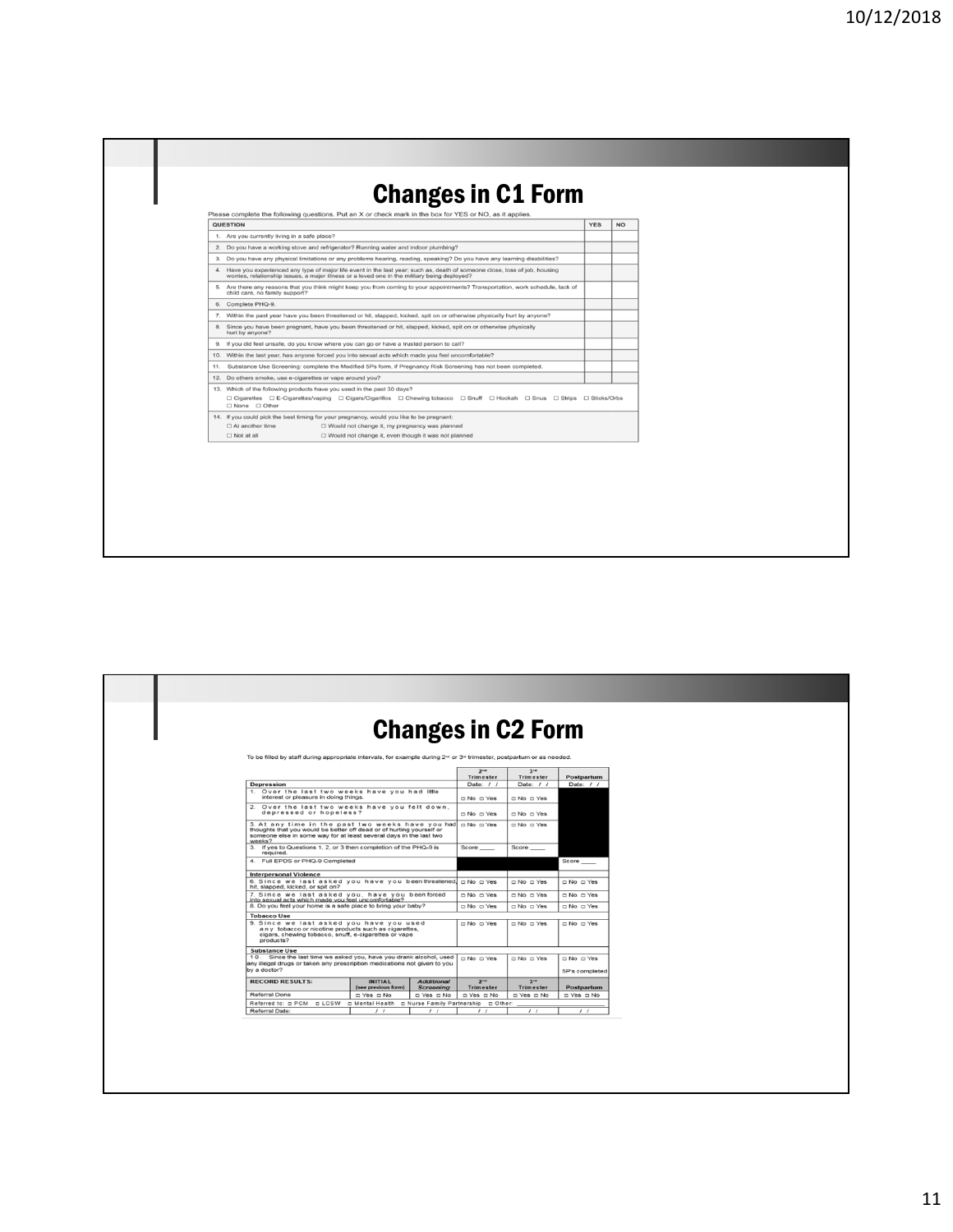